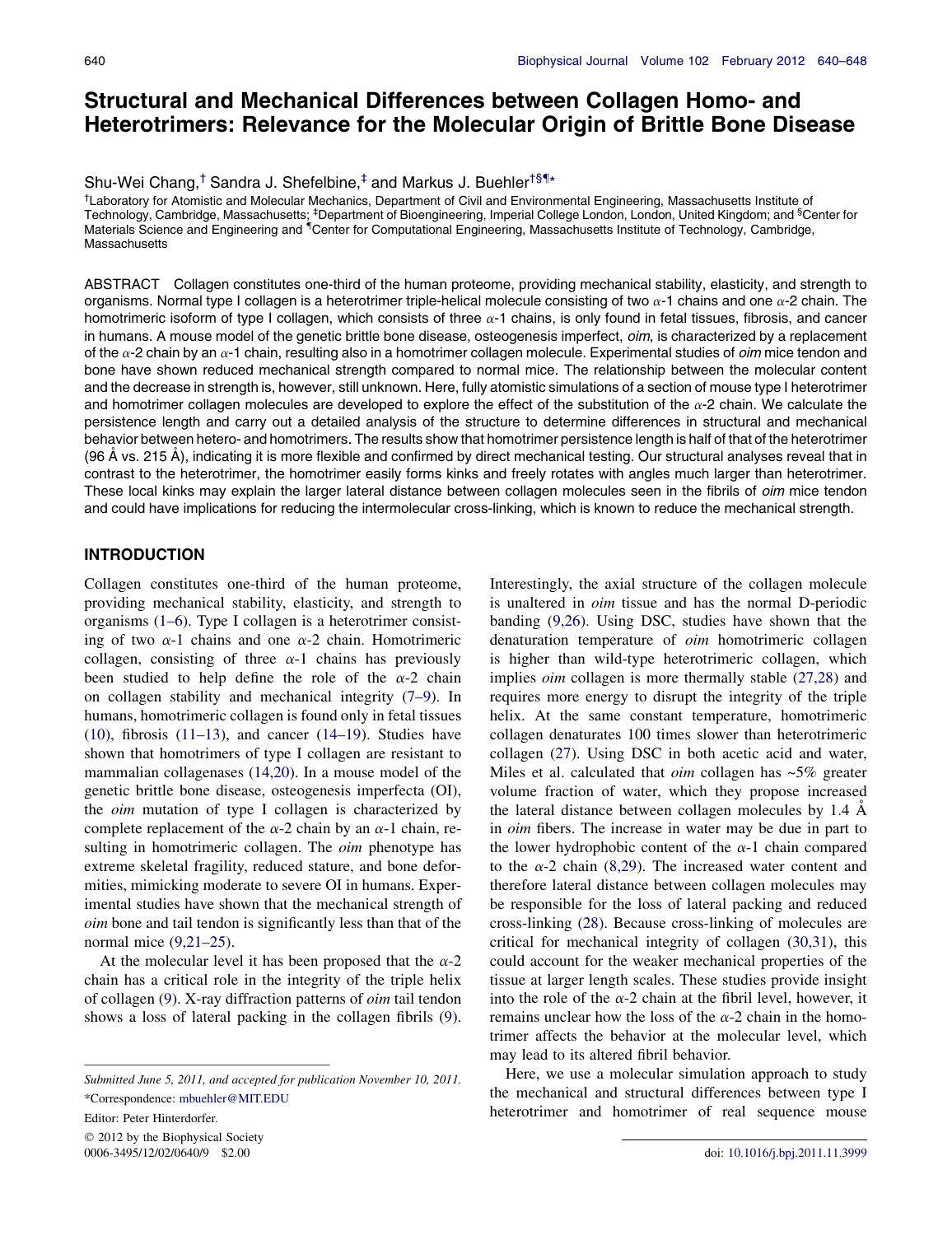collagen molecules (collagen, type I,  $\alpha$ -1 and  $\alpha$ -2 chain precursor (Mus musculus)). The persistence lengths are calculated and the structural analyses are given to provide a complete understanding of the differences between heterotrimer and homotrimer collagen molecules. The persistence length quantifies the stiffness of long polymer chains, making it an appropriate parameter for estimating collagen stiffness. However, persistence length calculations assume that the chain is homogeneous, which is not true for collagen molecules. Both experimental studies ([32–35\)](#page-7-0) and computational models [\(36–38](#page-7-0)) have shown that the triple helical domain of collagen molecules is not homogeneous and has varied structural and biological properties along its length. Multiscale modeling has also shown that the mechanical properties of collagen molecules depend on the variation of sequence repeat [\(39,40\)](#page-7-0). We therefore use structural analyses (unit height, radius, distances between  $C_\alpha$  atoms) to study differences in behavior along the heterotrimer and homotrimer. Atomistic structural analysis helps to explain the fundamental mechanisms that affect the overall behavior of collagen molecules.

# MATERIALS AND METHODS

#### Collagen molecule generation

The real sequences of type I  $\alpha$ -1 and type I  $\alpha$ -2 chains of *Mus musculus* (wild-type mouse) are used to generate the collagen molecules. The heterotrimer collagen molecule is built of two  $\alpha$ -1 chains and one  $\alpha$ -2 chain, whereas the homotrimer collagen molecule is built of three  $\alpha$ -1 chains. The sequences are adopted from the National Center for Biotechnology Information protein database [\(http://www.ncbi.nlm.nih.gov/](http://www.ncbi.nlm.nih.gov/protein) [protein](http://www.ncbi.nlm.nih.gov/protein)): AAH50014.1 for  $\alpha$ -1 chain and NP\_031769.2 for the  $\alpha$ -2 chain. The entire  $\alpha$ -1 and  $\alpha$ -2 chains consist of 1014 residues with repeated G-X-Y triplets, excluding the C-terminal and N-terminal sequences. A specific section with a length of 57 residues of the 1,014 total residues (from the 403rd to 459th residues) is selected to generate the heterotrimer and homotrimer collagen molecules. The chosen sequences are

- a-1: GFPGPKGTAGEPGKAGERGLPGPPGAVGPAGKDGEAGAQGAP GPAGPAGERGEQGPA and
- a-2: GFPGPKGPSGDPGKPGERGHPGLAGARGAPGPDGNNGAQGPP GPQGVQGGKGEQGPA.

Note that these sequences of the  $\alpha$ -1 chain and  $\alpha$ -2 chain are chosen because the six residues of the two ends are the same for both  $\alpha$ -1 and  $\alpha$ -2 chains to avoid the possible boundary effects of the heterotrimer and homotrimer. The amino acid composition (by  $\%$ ) in the segment is similar to the composition of the complete collagen molecule.

The collagen molecules are created by inputting the sequences of three chains into the software THeBuScr ([41\)](#page-8-0), which enables a user to build a triple-helical molecule based on any specified amino acid sequence. The code uses derived conformations from statistical analyses of highresolution x-ray crystal structures of triple-helical peptides to build collagen molecule structures. The snapshots of initial structures of the heterotrimer and homotrimer are shown in [Fig. S2](#page-6-0) in the [Supporting Material](#page-6-0). To neutralize the terminals, two ends of the heterotrimer and homotrimer are capped by assigning the first residue to ACE, the acetylated N-terminus, and the last residue to CT3, the N-methylamide C-terminus. The length of the collagen molecule is  $~160$  Å and is solvated in a periodic water box composed of TIP3 water molecules. The VMD software ([42\)](#page-8-0) is used to solvate the collagen and also to neutralize the system by adding ions. The final solvated all-atom system contains  $\approx 37,000$  atoms, with a box size of 280 Å  $\times$  40 Å  $\times$  40 Å.

## All-atom equilibration

Full atomistic simulations are performed using NAMD [\(43](#page-8-0)) and the CHARMM force field ([44\)](#page-8-0) that includes parameters for hydroxyproline amino acids based on a suggestion by Anderson ([45\)](#page-8-0). This force field has been widely validated for a variety of biochemical models of proteins including collagen [\(39,46–49\)](#page-7-0). An energy minimization using a conjugate gradient scheme is performed before molecular dynamics (MD) simulations. Rigid bonds are used to constrain covalent bond lengths, thus allowing an integration time step of 2 fs. Nonbonding interactions are computed using a cutoff for the neighbor list at  $13.5$  Å, with a switching function between 10 and 12 Å for van der Waals interactions. The electrostatic interactions are modeled by the particle mesh Ewald summation method. After energy minimization, the collagen molecule is simulated through 50 ns at a constant temperature of 310 K and 1.013 bar pressure in MD simulations. The first 10 ns simulations are used to equilibrate the system and are excluded from analyses. During the last 40 ns simulations, the configurations of collagen molecules are recorded every 20 ps, which results in 2000 frames. Each frame of the 2,000 frames is used in the analyses. The total simulation takes ~10,000 CPU hours. We also performed repeated simulations for both the heterotrimer and homotrimer, from a different starting point, to confirm the reliability of our results (additional information included in the [Supporting Material\)](#page-6-0).

## Mechanical testing

Steered MD is used to probe the mechanical properties of the heterotrimer and the homotrimer. This method is based on the concept of pulling a collection of chosen atoms via a spring along the pulling direction, while keeping another group of atoms fixed. After 40 ns NPT simulations, we fix the left ends of the collagen molecules and apply a constant velocity pulling method to stretch both the heterotrimer and the homotrimer. In both simulations, the spring constant is 7 kcal/mol/ $\AA^2$  and the pulling velocity is set to 5  $\AA$ /ns.

#### Analysis of the collagen molecule structures

In collagen molecules, each chain is a repeating primary sequence of  $(Gly-X-Y)$ <sub>n</sub> and the three chains are staggered with respect to each other. The positions of the repeated Gly therefore capture the characteristic structures of collagen molecules. We use the  $C_{\alpha}$  atom of each Gly residue as a measurement point to characterize molecular structure ([Fig. 1](#page-2-0), *a* and *b*). Five structural parameters of collagen molecule are analyzed: contour length, end-to-end distance, the distance between nearest  $C_{\alpha}$  atoms, unit height, and radius (the distance from  $C_{\alpha}$  atom to twisting axis).

In our analysis,  $\mathbf{r}_i$  denotes the position of the  $C_\alpha$  atom of *i*-th Gly in the collagen molecule. To estimate the contour length and the end-to-end distance of the collagen molecules, we compute the center of mass of all the nearest three  $C_{\alpha}$  atoms (one from each chain because three chains in triple helix are staggered) by  $\mathbf{b}_i = 1/3(\mathbf{r}_i + \mathbf{r}_{i+1} + \mathbf{r}_{i+2})$ . Here  $\mathbf{b}_i$  is the center of mass, and the contour length is then calculated by summing the distances between adjacent  $\mathbf{b}_i$ , i.e.,

$$
L_c = \sum_{i=1}^{n-1} ||\mathbf{b}_{i+1} - \mathbf{b}_i||,
$$
 (1)

where *n* is the number of the center of masses and  $L_c$  is the contour length. The end-to-end distance is estimated by the distance between the first and the last  $\mathbf{b}_i$ , i.e.,  $||\mathbf{b}_n - \mathbf{b}_1||$ . The distance between the *i*-th  $C_\alpha$  atom to its nearest C<sub>α</sub> atom can be simply computed by  $d_i = ||\mathbf{r}_{i+1} - \mathbf{r}_i||$ .

Furthermore, we use  $\mathbf{r}_i^A$ ,  $\mathbf{r}_i^B$ , and  $\mathbf{r}_i^C$  to be the positions of the  $C_\alpha$  atoms of the *i*-th Gly in chain A, B, and C, respectively, and  $\overline{\mathbf{r}}_i$  to be the center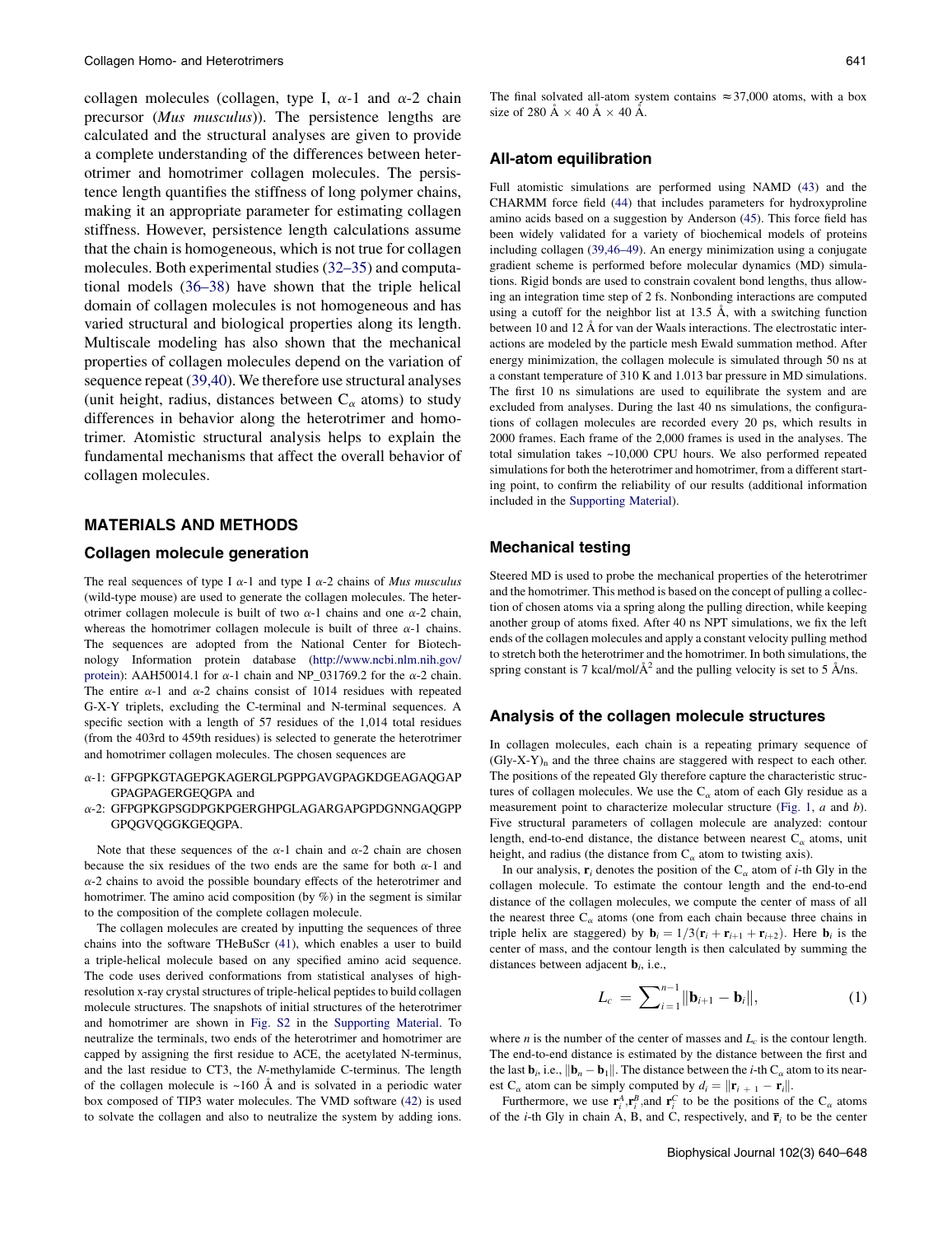<span id="page-2-0"></span>

FIGURE 1 Structure of collagen protein materials. (a) The cross section of the collagen molecule. Each chain is plotted by ribbon in the same color. The spheres are the  $C_{\alpha}$  atoms of Gly residues. The arrow indicates the radius, which is defined by the distance from the  $C_{\alpha}$  atom to the twisting axis. (b) The side view of the collagen molecule.  $(c)$  The spline fit. The blue (red and cyan, respectively) line is the spline fit passing through the  $C_{\alpha}$  atoms of chain A (B and C, respectively). x represents the positions of  $C_{\alpha}$  atoms. The black line is the approximated twisting axis of the collagen molecule obtained by the spline fit. (d) Illustration on the unit height  $(h_2)$ , separated distance  $(l_{13})$  between two points on the collagen molecule and the angle  $(\theta_{13})$  between the tangent vectors of these two points.

of mass of the  $C_{\alpha}$  atoms of the *i*-th Gly in three chains  $(\bar{\mathbf{r}}_i = 1/3(\mathbf{r}_i^A + \mathbf{r}_i^B + \mathbf{r}_i^C))$ . The unit height is calculated by  $h_i =$  $\|\overline{\mathbf{r}}_{i+1} - \overline{\mathbf{r}}_i\|$  (see Fig. 1 d). The two unit heights of both ends are excluded from analyses to avoid the boundary effects. We calculate the radius as the distance between each  $C_{\alpha}$  to the twisting axis of the collagen molecule, which is approximated by constructing a three-dimensional natural interpolating cubic spline curve to  $\bar{\mathbf{r}}_i$  (Fig. 1 c). Once the spline curve is obtained, the *i*-th radius, i.e., the radius at  $\overline{\mathbf{r}}_i$ , is defined by averaging the radius at  $\mathbf{r}_i^A$ ,  $\mathbf{r}_i^B$ , and  $\mathbf{r}_i^C$ . The radii at  $\mathbf{r}_i^A$ ,  $\mathbf{r}_i^B$ , and  $\mathbf{r}_i^C$  are obtained by computing the distances between them to the twisting axis.

#### Persistence length calculations

The persistence length characterizes the stiffness of a long protein. Using  $\theta$ to denote the angle between the tangent of two points of the protein separated by a distance  $L$  and  $L_p$  to denote the persistence length of the protein, the expectation value of the cosine angle exponentially decays with the distance ([50\)](#page-8-0), that is,

$$
\langle \cos \theta \rangle = e^{-L/L_p}.
$$
 (2)

Alternatively, using  $r$  to denote the end-to-end distance of a long protein, the following relation can also be derived under the assumption that the protein is infinite long [\(51](#page-8-0)):

$$
\langle r^2 \rangle = 2 \langle L_c \rangle L_p - 2L_p^2 \Big( 1 - e^{-\langle L_c \rangle / L_p} \Big). \tag{3}
$$

Both Eq. 2 and Eq. 3 are used to calculate the persistence length in this work. A brief derivation of Eq. 2 and Eq. 3 is provided in the [Supporting](#page-6-0) [Material.](#page-6-0) To use Eq. 2, we use the relation between  $\theta$  and L. For each frame, we calculate  $l_{ii}(t)$ , the distance between  $\bar{\mathbf{r}}_i$  and  $\bar{\mathbf{r}}_i$ , and  $\theta_{ii}(t)$ , the angle between the tangent of these two positions at time  $t$  (Fig. 1  $d$ ), thus we have

$$
l_{ij}(t) = \|\overline{\mathbf{r}}_j(t) - \overline{\mathbf{r}}_i(t)\|, \text{ and } (4)
$$

$$
\cos \theta_{ij}(t) = (\overline{\mathbf{r}}_{j+1}(t) - \overline{\mathbf{r}}_j(t)).(\overline{\mathbf{r}}_{i+1}(t) - \overline{\mathbf{r}}_i(t)).
$$
 (5)

Note that here we approximate the tangent at  $\bar{\mathbf{r}}_i(t)$  by  $\bar{\mathbf{r}}_{i+1}(t) - \bar{\mathbf{r}}_i(t)$ . The expectation value of the distance  $l_m$  and the cosine angle  $\cos\theta_m$  between m-th neighboring centers of masses are then obtained by averaging through the simulation time:

$$
\langle l_m \rangle = \langle l_{ij} | j - i = m \rangle, \text{ and } (6)
$$

$$
\langle \cos \theta_m \rangle = \langle \cos \theta_{ij} | j - i = m \rangle. \tag{7}
$$

The expectation value of the distance and the cosine angle are calculated by averaging the last 40 ns simulations. An exponential fitting, i.e., Eq. 2, is then applied to obtain the persistence length of collagen molecules. Note that the exponential decay in Eq. 2 holds only for long proteins and the length of the protein in the simulation is only  $160$  Å. Therefore, we only use the expected values up to the fifth neighboring center of masses.

An alternative way of calculating the persistence length is by using Eq. 3. The expectation value of the contour length and the end-to-end distance of collagen molecule are calculated by averaging the last 40 ns of the simulations. Then the persistence length is obtained directly by solving Eq. 3.

#### Analysis of the freely rotating behavior

We use  $\overline{\mathbf{r}}_i$ ,  $\overline{\mathbf{r}}_j$ , and  $\overline{\mathbf{r}}_k$  to denote three center of masses on the collagen molecule. The rotating angle  $\theta$  is the supplementary angle formed by these three center of masses (see Fig.  $5 a$ ). The expectation value of the rotating angle is obtained by averaging the rotating angles for last 40 ns simulations. To further reveal the freely rotating behavior, for each configuration, a rotation is performed such that  $\overline{\mathbf{r}}'_j - \overline{\mathbf{r}}_i$  is parallel to the x axis. Here,  $\overline{\mathbf{r}}'_j$  is the new coordinate of  $\bar{\mathbf{r}}_j$  after rotation. Finally, we use  $\mathbf{n}'_{jk}$  to denote the unit vector of  $\overline{\mathbf{r}}'_k - \overline{\mathbf{r}}'_j$ . The projection of  $\mathbf{n}'_{jk}$  on y-z plane is calculated for each recorded frame.

We analyze the freely rotating behavior at the center of masses of  $C_{\alpha}$ atoms of the 2nd, 3rd, 4th, 5th, 6th, 9th, 13th, and 17th Gly residues. We chose these regions to show differences between local regions based on the structural parameters calculated previously.

## Structures in PDB format

Geometries of initial and final (50 ns) structures of the heterotrimer and homotrimer molecules (without water molecules) in PDB format are available in the [Supporting Material](#page-6-0).

# RESULTS AND DISCUSSION

We calculate the averaged contour lengths and the endto-end distances of heterotrimer and homotrimer collagen molecules of *Mus musculus*. The contour length of heterotrimer collagen is 166.6  $\pm$  1.7 Å and homotrimer collagen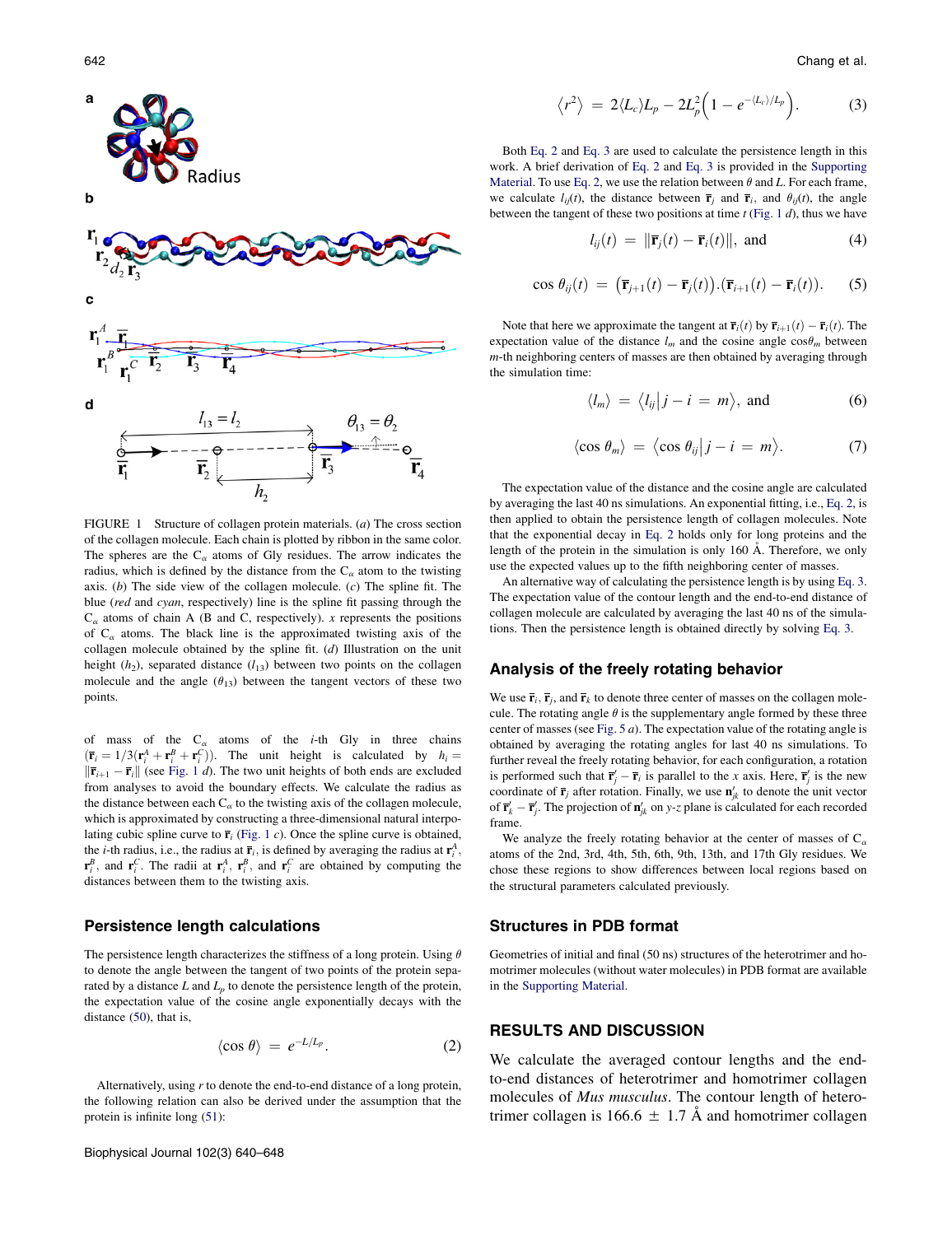is 162.5  $\pm$  1 Å, a slightly smaller value. Interestingly, there is a striking difference between the end-to-end distance of the heterotrimer (147.6  $\pm$  6.8 Å) and homotrimer (127.1  $\pm$  5.5 Å). The persistence length, which characterizes the mechanical stiffness, can be obtained through the relation between the contour length and the end-to-end distance of the collagen molecule. The calculated persistence length is 215 Å for the heterotrimer and 96 A for the homotrimer, suggesting that the homotrimer collagen molecule is more flexible (smaller overall bending stiffness).

Our calculation results of the persistent lengths are within the range of previously reported values. By fitting the force-extension curve from a mechanical test using optical tweezers to a worm-like chain elasticity model, the persistence length of type I heterotrimer collagen obtained by Sun et al. [\(52](#page-8-0)) is found to be  $145 \pm 73$  Å and the persistence length of type II homotrimer collagen is found to be 112  $\pm$  84 Å ([53\)](#page-8-0). These studies also suggest that the homotrimer has a smaller persistence length than the heterotrimer, but it should be noted that the homotrimer in the study cited previously is type II collagen. The persistence lengths obtained from earlier simulations are in the range from  $\sim$ 150 to 250 Å ([54\)](#page-8-0), and coarse-grained modeling of collagen molecules using a MARTINI force field suggests a value of 515  $\pm$  67 Å (likely higher due to the generally stiffer nature of protein structures in the MARTINI approach) ([55\)](#page-8-0).

As an alternative approach, we also calculate the persistence length as a measure of the direction of the tangent loss of a protein over a distance. The relation between the separated distance and the cosine of the angle between two tangent vectors at two points on the heterotrimer and homotrimer are shown in Fig. 2. The decrease of the cosine angles of homotrimer collagen molecule is larger than the heterotrimer collagen molecule as the distances increase. That is, the homotrimer collagen molecule has a shorter persistence length and is more flexible to change its direction. Exponential fits (see [Eq. 2](#page-2-0).) are fit to the results of heterotrimer and homotrimer collagen molecules shown in Fig. 2. The persistence lengths from the exponential fitting are 209 A for the heterotrimer collagen molecule and 89 Å for the homotrimer collagen molecule. The results are consistent with the values obtained by the contour length and end-to-end distance approach used previously and again shows that the homotrimer collagen molecule has a shorter persistence length and is more flexible.

The persistence length calculations assume the collagen molecules to be homogeneous, which is an oversimplification of a heterogeneous molecular structure. We thus perform additional analyses to identify structural mechanisms that governed the apparent change in molecular stiffness. [Fig. 3](#page-4-0),  $a$  and  $b$ , show the averaged values of unit heights of heterotrimer and homotrimer collagen molecules, respectively. The results show that both the heterotrimer and



FIGURE 2 Relation between the separated distance and the loss of the direction of the tangent. The relation between averaged distance  $\langle l_m \rangle$  and cosine angles  $\langle \cos \theta_m \rangle$  of heterotrimer and homotrimer collagen molecules. The line represents the exponential fit (Eq 2.) with persistence length of  $209$  Å for heterotrimer collagen molecule and 89 Å for homotrimer collagen molecule.

homotrimer are not homogeneous along the length of the collagen section analyzed. To validate our results with experimental data, the average of all the unit heights (excluding two at each end) are calculated. The averaged unit height is  $8.57 \text{ Å}$  for the heterotrimer and  $8.59 \text{ Å}$  for the homotrimer collagen molecule. The results are similar to that obtained from a statistical analysis of high-resolution x-ray crystal structures of triple-helical peptides, which shows a varied unit height of  $8.53 \text{ Å}$  for imino-rich regions and 8.65 A for amino-rich regions  $(56)$  $(56)$ .

[Fig. 3](#page-4-0), *a* and *b*, show that both the heterotrimer and homotrimer collagen molecules have abnormal shorter unit heights at the region around the 12th triplet (corresponding to the 436th residues in terms of the entire type I collagen molecule). The standard deviation of unit heights at this region of the heterotrimer collagen molecule is larger than other regions of the molecule, which indicates that thermal energy easily varies the conformations of heterotrimer. This can be also confirmed by unit height distributions through simulation time ([Fig. S3\)](#page-6-0), time history of unit heights [\(Fig. S4\)](#page-6-0), and the root mean-square deviation ([Fig. S5\)](#page-6-0). This finding is in accordance with experimental studies that have shown lower denaturation temperature of heterotrimers ([27,28](#page-7-0)). There is an additional region with a shorter unit height for the homotrimer collagen molecules around the 5th triplet (corresponding to the 418th residues of type I collagen molecules).

The distances between the nearest  $C_{\alpha}$  atoms of the Gly residues are shown in [Fig. 3](#page-4-0) c. The results show that at the region around the 34th to 39th carbon atoms in [Fig. 3](#page-4-0) c, the distance between the nearest  $C_{\alpha}$  atoms of both heterotrimer and homotrimer collagen are larger than other regions.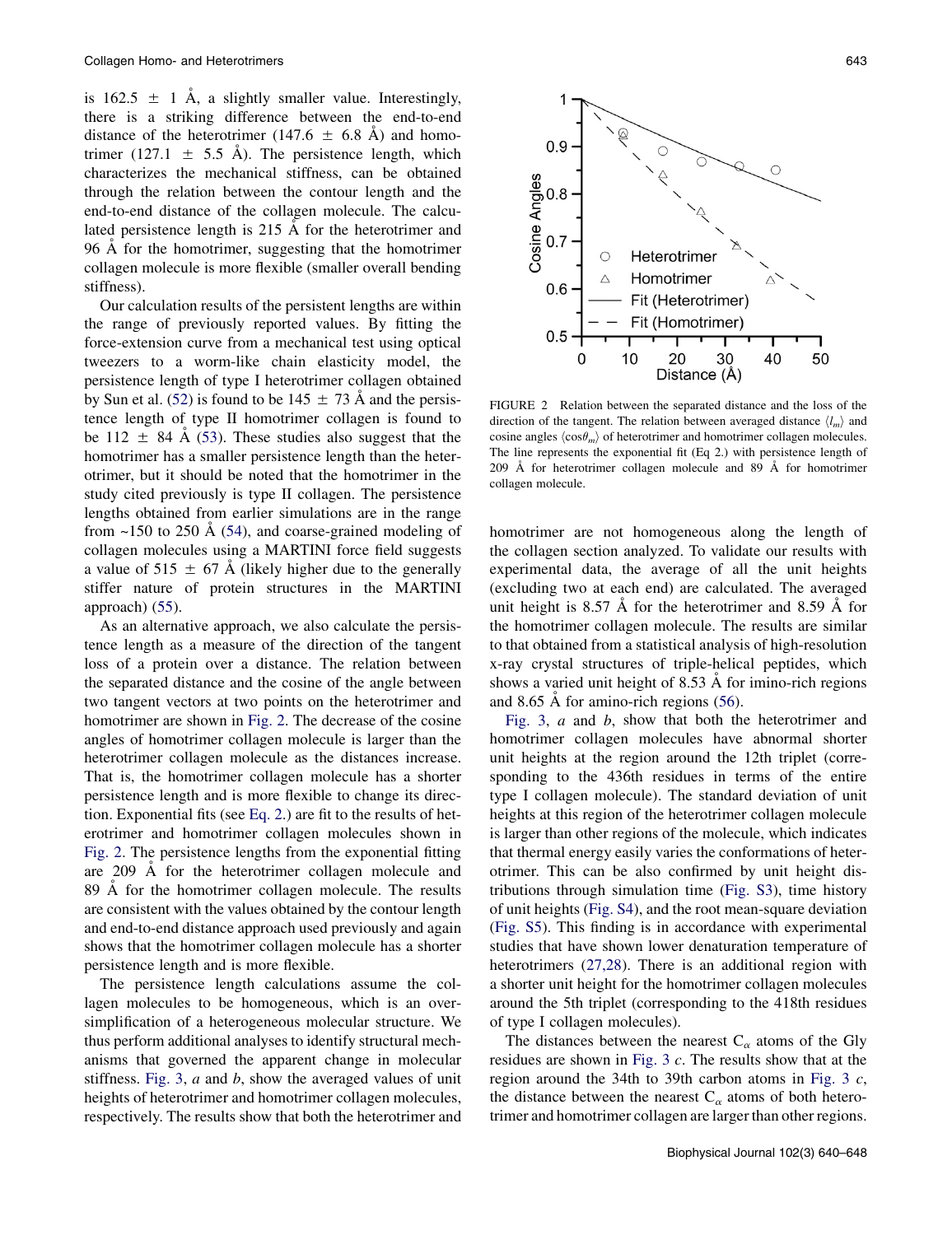<span id="page-4-0"></span>

FIGURE 3 Statistics of structural parameters of collagen protein. (a) Averaged unit height of heterotrimer collagen molecule. (b) Averaged unit height of homotrimer collagen molecule. (c) Averaged nearest  $C_{\alpha}$  distance of heterotrimer and homotrimer collagen molecules. (d) Averaged radius of heterotrimer and homotrimer collagen molecules.

Note that each triplet has three Gly residues (one from each chain), and therefore the 12th triplet corresponds to the 34th to 36th Gly residues. Similarly, the radii (Fig.  $3 d$ ) at this region are larger than other regions; that is, the distances from the  $C_\alpha$  atoms of Gly to the twisting axis are larger. Therefore, we refer to this region as the microunfolding region ([Fig. 4\)](#page-5-0). This finding is consistent with previous simulation results that show microunfolding at the 436th Gly residue of type I collagen (as can be confirmed in [Table 1](#page-5-0) in ([36\)](#page-7-0)). In a region of microunfolding, the H-bond between Gly on adjacent chains might not form easily because the distances between Gly are large. There are only two nearest  $C_{\alpha}$  distances ( $d_{30}$  and  $d_{33}$ ) abnormally larger in homotrimer collagen molecules, whereas many abnormally larger nearest  $C_{\alpha}$  distances are found in heterotrimer collagen molecule. This also supports our finding that the heterotrimer collagen molecule is more thermally unstable and the microunfolding is more severe. In contrast to the microunfolding region, at the region near the 5th triplet of the homotrimer, where unit height decreases, there is no increase in the radius or the distances between the nearest  $C_\alpha$  atoms. These decreases of the unit height do not result in thermal instability in this region. It is also shown directly in the snapshot in [Fig. 4](#page-5-0) that this region does not feature microunfolding.

We investigate how regions with a shorter unit height may contribute to a decrease in persistence length. [Table 1](#page-5-0) shows the rotating angles at different regions for both the heterotrimer and homotrimer. In the 3rd and 4th triplets ([2–4](#page-7-0) and [3–5\)](#page-7-0), the angles of rotation for both heterotrimer and homotrimer collagen molecules are small. In regions where the unit height is short (12th residue in heterotrimer and 5th and 12th in the homotrimer), there is an increase in the angle of rotation. When a large rotation (larger than  $15^{\circ}$ ) is present, we call this kink indicating a local bend in the molecule [\(Fig. 4\)](#page-5-0). Both the heterotrimer and homotrimer have kinks at the microunfolding region but the kink angle of the homotrimer is about three times larger than the heterotrimer (63.9° vs. 22.4°). Moreover, one more kink region (the 5th triplet) is found in the homotrimer. Therefore, we conclude that the loss of the  $\alpha$ -2 chain leads to the ability to kink with larger angles at specific regions.

The projections of the rotating vectors on the cross section of the collagen molecule at the 5th residue are shown in [Fig. 5](#page-5-0) c. The inner circle represents the line with a rotating angle of  $20^{\circ}$  and the outer circle represents the line with a rotating angle of  $50^\circ$ . It is seen that the projections of the rotating vectors of the heterotrimer collagen molecule lie within the inner circle and are closed to the origin, with an average of 10.1  $\pm$  5.3° ([Table 1\)](#page-5-0). Projections of the rotating vectors of the homotrimer collagen molecule are much larger with an average value of  $37.3 \pm 7.6^{\circ}$ . The numbers shown in the figure indicate the simulation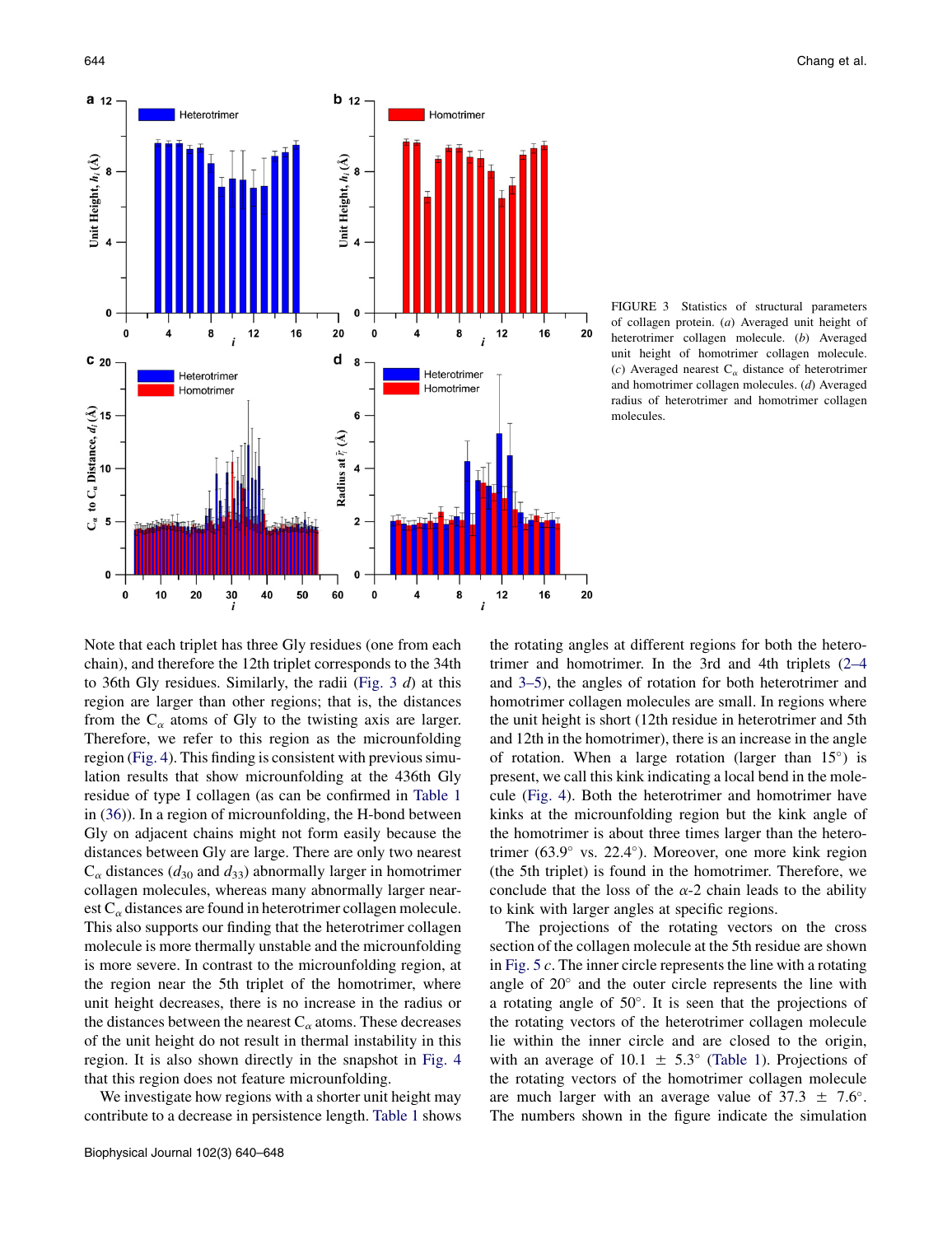<span id="page-5-0"></span>



FIGURE 4 Snapshots of collagen protein. Each chain is plotted in ribbon with the same color. (a) 20 ns, heterotrimer collagen molecule. (b) 40 ns, heterotrimer collagen molecule. (c) 20 ns, homotrimer collagen molecule. (d) 40 ns, homotrimer collagen molecule.

time in ns unit, and indicate that the homotrimer rotates first counterclockwise (10 to 28 ns), and then clockwise (28 to 48 ns) at this location. From the results, we observe a very specific rotating angle for the homotrimer at this region, which is reflected in the overall shorter persistence length. The specific rotating behavior identified here provides the molecular origin of the result that the homotrimer is more flexible and has an overall smaller bending stiffness.

We also investigate the effects of the structural changes between the heterotrimer and heterotrimer on the mechanical responses of the collagen molecules. Under uniaxial pulling of the molecules, we observe significantly different stress-strain curves of the heterotrimer and the homotrimer ([Fig. S10](#page-6-0)), which shows that the heterotrimer is stiffer and that the homotrimer is much more flexible. This is because the homotrimer has kinks, which results in a shorter end-to-

TABLE 1 Comparison of kink angles at different regions of heterotrimer and homotrimer collagen molecules

| (i,j,k)   | Heterotrimer                 | Homotrimer                    |
|-----------|------------------------------|-------------------------------|
| (2,3,4)   | $7.6^{\circ} + 4.5^{\circ}$  | $7.7^{\circ} + 4.2^{\circ}$   |
| (3,4,5)   | $63^{\circ} + 33^{\circ}$    | $7.2^{\circ} + 3.7^{\circ}$   |
| (3,6,9)   | $10.1^{\circ} + 5.3^{\circ}$ | $37.3^{\circ} + 7.6^{\circ}$  |
| (9,13,17) | $22.4^{\circ} + 9.6^{\circ}$ | $63.9^{\circ} + 10.3^{\circ}$ |

FIGURE 5 Comparison of the kink and freely rotating behaviors between heterotrimer and homotrimer collagen molecules. (a) Illustration of the analysis method. (b) Illustration of several centers of masses of collagen molecules. (c) The projection of the rotating vectors on the  $y-z$ plane for  $(i,j,k) = (3,6,9)$ .

end distance at equilibrium, and leading to softer stressstrain responses compared to the heterotrimer.

In our simulations we consider a segment of collagen that is 57 amino acids ( $\approx$  160 Å) long, which is only a small portion of the 1014 amino acids ( $\approx$  3000 Å) of the entire molecule, but computationally feasible to model at the atomic level. Despite modeling only a small portion (which can be limiting), we are able to clearly characterize differences in mechanical flexibility and local structural behavior. There is a possibility that throughout the molecule there are similar local regions of microunfolding in both homotrimer and heterotrimer cases. We anticipate that kinking also occurs at other regions, predominately in the homotrimer.

The behavior of the collagen molecule can affect the mechanical properties of many tissues including bone, tendon, and ligament. In these tissues, collagen molecules are aligned in quarter staggered arrangements to form fibrils ([Fig. 6\)](#page-6-0). The kinking and freely rotating behavior of homotrimer collagen is likely to affect the packing of the molecules into fibrils. The lateral space used by the homotrimer collagen molecule is larger because it has larger kink angles. Therefore, the larger kink angles are likely to lead to a larger distance between homotrimer molecules in the fibril. The larger distance between collagen molecules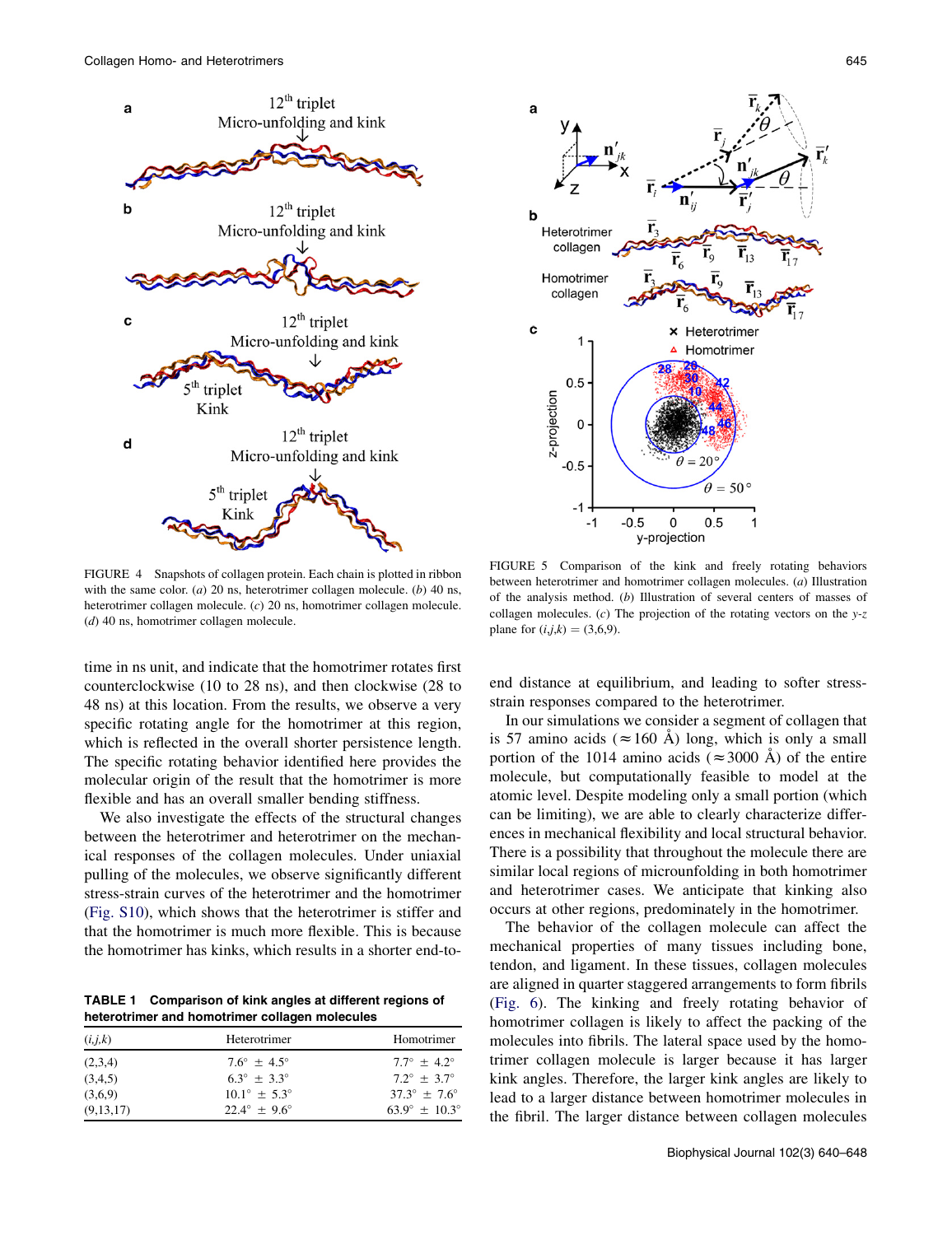<span id="page-6-0"></span>

FIGURE 6 Role of the kink of collagen molecule in the microfibril. The kinking and freely rotating behavior of homotrimer collagen is likely to affect the packing of the molecules into fibrils. The lateral space used by the homotrimer collagen molecule is larger since it has larger kink angles, which are likely to lead to a larger lateral distance in the microfibril.

could lead to the reduction of cross-linking between collagen molecules and the loss of mechanical integrity of the tissue. Our simulation results provide evidence of the increase in possible lateral configurations for the homotrimer collagen molecule. As shown directly in [Fig. 4](#page-5-0) and Fig. 6, the explored lateral distance is increased in the kink regions. Indeed, from computations of the volume fraction of the water, Miles et al. ([28\)](#page-7-0) suggested an increase in the lateral packing of 1.4 A between collagen molecules in homotrimer collagen compared to the heterotrimer collagen, which is consistent with our findings. Our studies on the structural and mechanical behavior of a single collagen molecule provide possible insights and relevance for the loss of mechanical integrity of the molecule at the atomistic level.

#### **CONCLUSION**

In summary, we carried out fully atomistic simulations of mus type I heterotrimer and homotrimer in explicit water to explore the role of the loss of  $\alpha$ -2 chain in collagen molecules. The simulations ranged over 50 ns to systematically explore the different structural and mechanical behaviors between heterotrimer and homotrimer collagen molecules. We found that the persistence length of the heterotrimer is twice that of the homotrimer, indicating the homotrimer collagen molecule is significantly more flexible and hence softer. This has also been confirmed in direct molecular pulling simulations (Fig. S10). Specifically, structural analyses of collagen molecules show that the greater flexibility of the homotrimer collagen molecule, smaller bending stiffness, and smaller persistence length, results from the emergence of kinking at two specific regions. The observation of these freely rotating behaviors at specific regions confirms the experimental and computational findings that the collagen molecules are not homogeneous along their length and that the behavior is dominated by the local variation of amino acid sequences. Local kinking is likely to disrupt the lateral distance between collagen molecules in a fibril. This provides a possible mechanism that accounts for the increase in the lateral intermolecular distance that has been suggested by experimental data. We believe that local kinking would not affect the axial spacing of the collagen molecules, which is why the D-period remains relatively unchanged in homotrimeric collagen.

Microunfolding regions are known to be important for protein digestion; in triple helical conformation, the protein is protected, but unfolded regions are susceptible to cleavage by proteolytic enzymes. Our atomistic model suggests that we can predict such cleavage sites from fundamental structural analyses of the molecule. Experimental studies have revealed that homotrimeric oim collagen is more resistant to digestion than heterotrimers ([26\)](#page-7-0), which is in accordance with the higher denaturation temperature of oim collagen ([27,28,57\)](#page-7-0). In the short section of collagen considered here, microunfolding occurs at only one site in both the homotrimeric and heterotrimeric collagen. Future work will sample multiple fragments of the collagen molecule to determine the location and relative number of microunfolding sites in heterotrimeric and homotrimeric collagen. Much research has investigated the *oim* model, not only to understand and develop treatments for osteogenesis imperfecta, but also to probe the function of the  $\alpha$ -2 chain in collagen. Indeed, the *oim* model provides an interesting platform for investigating the ramifications of alterations in molecular structure on the mechanics and structural behavior of bone throughout its hierarchy. At the organ level, oim bones are extremely fragile, with smaller cross sections, and little or no plastic deformation resulting in brittle-type fractures ([9,21–25](#page-7-0)). At the tissue level, oim has more disorganized woven bone than organized lamellar bone ([26\)](#page-7-0). At the matrix level, oim bones have higher mineral density, with smaller apatite crystals closely packed together ([58,59](#page-8-0)). All of these changes are caused fundamentally by alterations at the molecular level. Previous experimental studies have found molecular differences in cleavage sites and denaturation temperatures ([27,28](#page-7-0)), as well as cross-linking ([60,61](#page-8-0)), however these studies by necessity are all carried out at the fibril level. Atomistic modeling allows us to examine the behavior of a single collagen molecule, helping to define the basic structural and mechanical differences responsible for the changes throughout the hierarchy.

## SUPPORTING MATERIAL

Additional details, calculations, equations, simulation results, and 10 figures are available at [http://www.biophysj.org/biophysj/supplemental/](http://www.biophysj.org/biophysj/supplemental/S0006-3495(11)05347-1) [S0006-3495\(11\)05347-1](http://www.biophysj.org/biophysj/supplemental/S0006-3495(11)05347-1).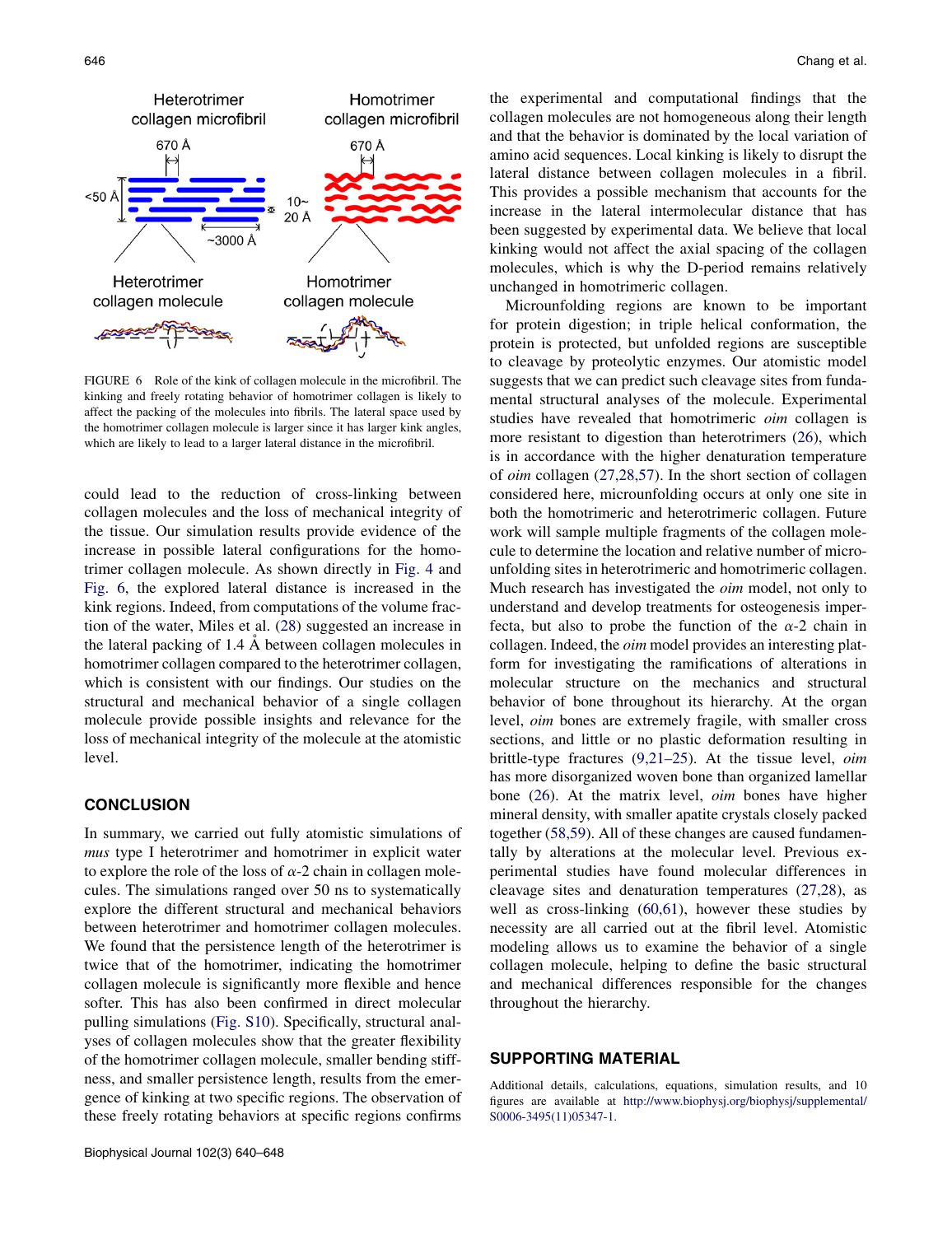<span id="page-7-0"></span>We acknowledge support from a National Science Foundation-CAREER award, with additional support from the Department of Defense-Presidential Early Career Award for Scientists and Engineers, and the Leverhulme Foundation. The authors declare no conflict of interest of any kind.

#### REFERENCES

- 1. Fratzl, P., editor. 2008. Collagen: Structure and Mechanics.; Springer, New York.
- 2. Buehler, M. J., and Y. C. Yung. 2009. Deformation and failure of protein materials in physiologically extreme conditions and disease. Nat. Mater. 8:175–188.
- 3. Rainey, J. K., C. K. Wen, and M. C. Goh. 2002. Hierarchical assembly and the onset of banding in fibrous long spacing collagen revealed by atomic force microscopy. Matrix Biol. 21:647–660.
- 4. Tang, Y., R. Ballarini, ..., S. J. Eppell. 2010. Deformation micromechanisms of collagen fibrils under uniaxial tension. J. R. Soc. Interface. 7:839–850.
- 5. Shen, Z. L., M. R. Dodge, ..., S. J. Eppell. 2008. Stress-strain experiments on individual collagen fibrils. Biophys. J. 95:3956–3963.
- 6. Eppell, S. J., B. N. Smith, ., R. Ballarini. 2006. Nano measurements with micro-devices: mechanical properties of hydrated collagen fibrils. J. R. Soc. Interface. 3:117–121.
- 7. Kuznetsova, N. V., A. Forlino, ..., S. Leikin. 2004. Structure, stability and interactions of type I collagen with GLY349-CYS substitution in alpha 1(I) chain in a murine Osteogenesis Imperfecta model. Matrix Biol. 23:101–112.
- 8. Kuznetsova, N., D. J. McBride, Jr., and S. Leikin. 2001. Osteogenesis imperfecta murine: interaction between type I collagen homotrimers. J. Mol. Biol. 309:807–815.
- 9. McBride, D. J., V. Choe, ..., B. Brodsky. 1997. Altered collagen structure in mouse tail tendon lacking the alpha2(I) chain. J. Mol. Biol. 270:275–284.
- 10. Jimenez, S. A., R. I. Bashey, ., R. Yankowski. 1977. Identification of collagen alpha1(I) trimer in embryonic chick tendons and calvaria. Biochem. Biophys. Res. Commun. 78:1354–1361.
- 11. Rojkind, M., M. A. Giambrone, and L. Biempica. 1979. Collagen types in normal and cirrhotic liver. Gastroenterology. 76:710–719.
- 12. Narayanan, A. S., R. C. Page, and D. F. Meyers. 1980. Characterization of collagens of diseased human gingiva. Biochemistry. 19:5037–5043.
- 13. Ehrlich, H. P., H. Brown, and B. S. White. 1982. Evidence for type V and I trimer collagens in Dupuytren's Contracture palmar fascia. Biochem. Med. 28:273–284.
- 14. Makareeva, E., S. Han, ..., S. Leikin. 2010. Carcinomas contain a matrix metalloproteinase-resistant isoform of type I collagen exerting selective support to invasion. Cancer Res. 70:4366-4374.
- 15. DeClerck, Y. A., E. T. Bomann, ..., J. L. Biedler. 1987. Differential collagen biosynthesis by human neuroblastoma cell variants. Cancer Res. 47:6505–6510.
- 16. Lesot, H., V. Karcher-Djuricic, and J. V. Ruch. 1981. Synthesis of collagen type I, type I trimer and type III by embryonic mouse dental epithelial and mesenchymal cells in vitro. Biochim. Biophys. Acta. 656:206–212.
- 17. Little, C. D., R. L. Church, ..., F. H. Ruddle. 1977. Procollagen and collagen produced by a teratocarcinoma-derived cell line, TSD4: evidence for a new molecular form of collagen. Cell. 10:287–295.
- 18. Minafra, S., C. Luparello, ..., I. Pucci-Minafra. 1988. Collagen biosynthesis by a breast carcinoma cell strain and biopsy fragments of the primary tumour. Cell Biol. Int. Rep. 12:895–905.
- 19. Rupard, J. H., S. J. Dimari, ..., M. A. Haralson. 1988. Synthesis of type I homotrimer collagen molecules by cultured human lung adenocarcinoma cells. Am. J. Pathol. 133:316–326.
- 
- 20. Han, S. J., E. Makareeva, ..., S. Leikin. 2010. Molecular mechanism of type I collagen homotrimer resistance to mammalian collagenases. J. Biol. Chem. 285:22276–22281.
- 21. Saban, J., M. Zussman, ..., D. King. 1996. Heterozygous oim mice exhibit a mild form of osteogenesis imperfecta. Bone. 19:575–579.
- 22. Misof, K., W. J. Landis, ..., P. Fratzl. 1997. Collagen from the osteogenesis imperfecta mouse model (oim) shows reduced resistance against tensile stress. J. Clin. Invest. 100:40–45.
- 23. Camacho, N. P., L. Hou, ..., A. L. Boskey. 1999. The material basis for reduced mechanical properties in oim mice bones. J. Bone Miner. Res. 14:264–272.
- 24. Miller, E., D. Delos, ..., N. Pleshko Camacho. 2007. Abnormal mineral-matrix interactions are a significant contributor to fragility in oim/oim bone. Calcif. Tissue Int. 81:206–214.
- 25. Vanleene, M., Z. Saldanha, ., S. J. Shefelbine. 2011. Transplantation of human fetal blood stem cells in the osteogenesis imperfecta mouse leads to improvement in multiscale tissue properties. Blood. 117:1053– 1060.
- 26. Chipman, S. D., H. O. Sweet, ., J. R. Shapiro. 1993. Defective pro alpha 2(I) collagen synthesis in a recessive mutation in mice: a model of human osteogenesis imperfecta. Proc. Natl. Acad. Sci. USA. 90:1701–1705.
- 27. Kuznetsova, N. V., D. J. McBride, and S. Leikin. 2003. Changes in thermal stability and microunfolding pattern of collagen helix resulting from the loss of alpha2(I) chain in osteogenesis imperfecta murine. J. Mol. Biol. 331:191–200.
- 28. Miles, C. A., T. J. Sims, ., A. J. Bailey. 2002. The role of the alpha2 chain in the stabilization of the collagen type I heterotrimer: a study of the type I homotrimer in oim mouse tissues. J. Mol. Biol. 321:797–805.
- 29. Kühn, K. 1982. Relationship between amino acid sequence and higher structures of collagen. Connect. Tissue Res. 10:5-10.
- 30. Buehler, M. J. 2008. Nanomechanics of collagen fibrils under varying cross-link densities: atomistic and continuum studies. J. Mech. Behav. Biomed. Mater. 1:59–67.
- 31. Uzel, S. G. M., and M. J. Buehler. 2011. Molecular structure, mechanical behavior and failure mechanism of the C-terminal cross-link domain in type I collagen. J. Mech. Behav. Biomed. Mater. 4:153–161.
- 32. Arnold, W. V., A. Fertala, ..., D. J. Prockop. 1998. Recombinant procollagen II: deletion of D period segments identifies sequences that are required for helix stabilization and generates a temperature-sensitive N-proteinase cleavage site. J. Biol. Chem. 273:31822–31828.
- 33. Makareeva, E., W. A. Cabral, ..., S. Leikin. 2006. Molecular mechanism of alpha 1(I)-osteogenesis imperfecta/Ehlers-Danlos syndrome: unfolding of an N-anchor domain at the N-terminal end of the type I collagen triple helix. J. Biol. Chem. 281:6463–6470.
- 34. Makareeva, E., E. L. Mertz, ., S. Leikin. 2008. Structural heterogeneity of type I collagen triple helix and its role in osteogenesis imperfecta. J. Biol. Chem. 283:4787–4798.
- 35. Steplewski, A., I. Majsterek, ..., A. Fertala. 2004. Thermostability gradient in the collagen triple helix reveals its multi-domain structure. J. Mol. Biol. 338:989–998.
- 36. Bodian, D. L., R. J. Radmer, ., T. E. Klein. 2011. Molecular dynamics simulations of the full triple helical region of collagen type I provide an atomic scale view of the protein's regional heterogeneity. Pac. Symp. Biocomput. 193–204.
- 37. Bodian, D. L., B. Madhan, ..., T. E. Klein. 2008. Predicting the clinical lethality of osteogenesis imperfecta from collagen glycine mutations. Biochemistry. 47:5424–5432.
- 38. Di Lullo, G. A., S. M. Sweeney, ., J. D. San Antonio. 2002. Mapping the ligand-binding sites and disease-associated mutations on the most abundant protein in the human, type I collagen. J. Biol. Chem. 277:4223–4231.
- 39. Gautieri, A., S. Uzel, ., M. J. Buehler. 2009. Molecular and mesoscale mechanisms of osteogenesis imperfecta disease in collagen fibrils. Biophys. J. 97:857–865.